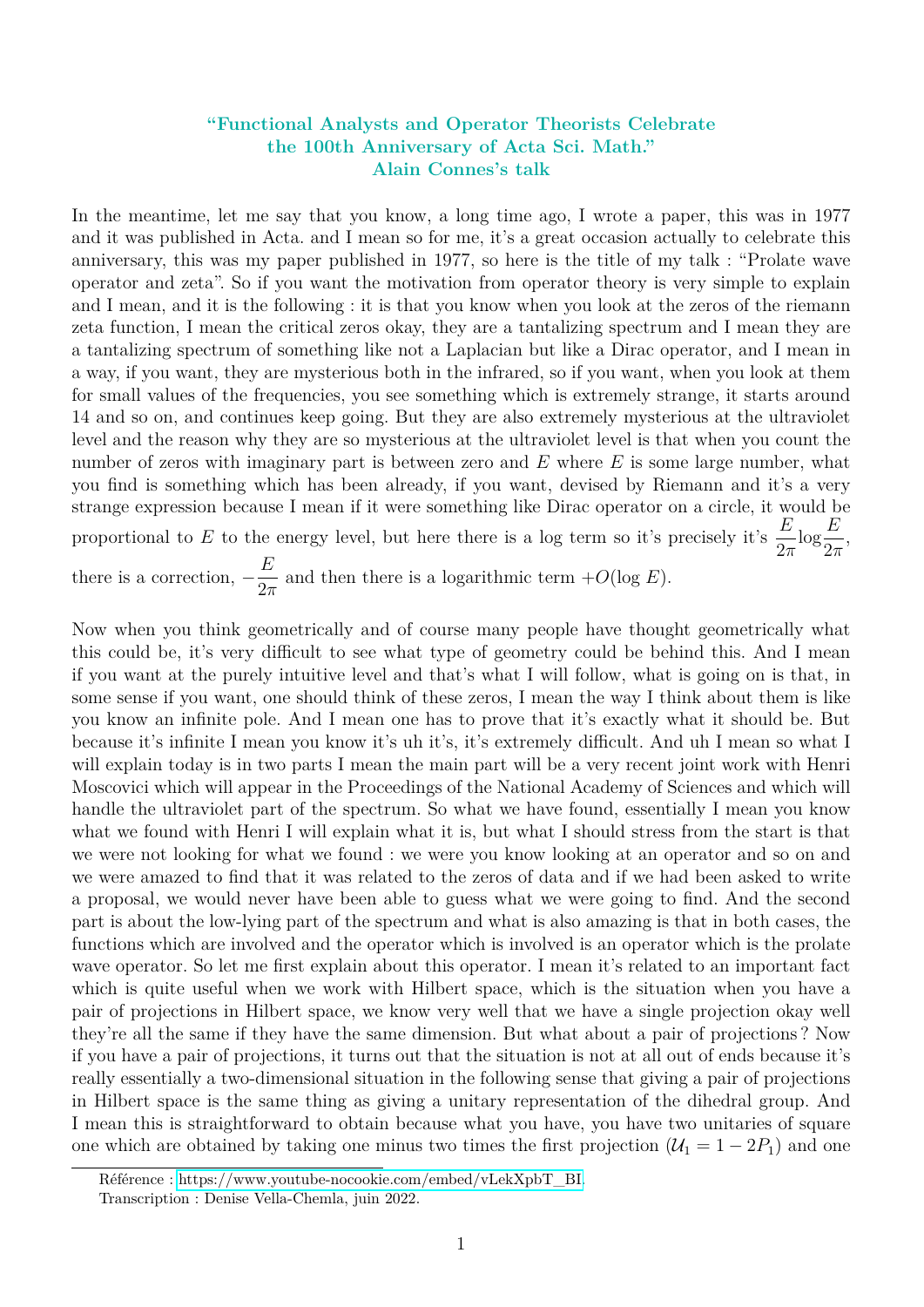minus two times the second projection  $(\mathcal{U}_2 = 1 - 2P_2)$ ; they are of square one obviously. They don't commute but even though they don't commute, the group they generate is very very nice if you want : it's a solvable group, it's much simpler than solvable, it's just semi-direct product  $\mathbb{Z} \rtimes \mathbb{Z}/2\mathbb{Z}$ of  $\mathbb Z$  by the group with two elements  $(\mathbb Z/2\mathbb Z)$ . So once you know that and you know a little bit of representation theory, you find out that the irreducible representations are just parametrized by an angle and that you can think of the irreducible situation as being two-dimensional at the most, and being given if you want by the projection on the *x*-axis and the projection on a line which is making an angle with the *x*-axis.

And so what happens is that from this knowledge of the irreducible representations, and from the knowledge of course of the fact that any representation is a direct integral of irreducible representations, you have a full control of the situation. And you understand that the situation is completely known once you know the cosine for instance of the angle, or the sine of the angle, which both are, if you want, determined by simple equations, I mean *(* rounding  $P_1P_2P_1 = \cos^2(\alpha)P_1$ ,  $(P_1 - P_2)^2 = \sin^2(\alpha)$ . The nicest is about the sine because I mean what you find, when you take the square of the difference between the two projections, it is an operator which is in the center namely which commutes with both  $P_1$  and  $P_2$ . And so I mean it will serve to diagonalize the the pair of projections.

Now, so, in 1996 when I started, you know, also by accident, working on zeta, I wanted to introduce a cut-off in terms of suitable operators, and I had to deal with a specific pair of projections, which is the following : you take  $L^2$ -functions which are even and you take the following pairs : the first projection is extremely simple, it's an extremely simple cut-off projection, which means that you consider only those functions which vanish when the argument is an absolute value larger than  $\lambda$ ,  $\lambda$  is a fixed number. And the second projection is what you obtain by taking the Fourier transform of this first projection. So you conjugate this first projection by the fourier transform, and it is convenient, I mean for, you know, normalization number theoretic purposes to take the Fourier transform as defined here, namely with a factor  $2\pi$ . In fact you know there is a general rule in mathematics which one learns very early which is that when you have *i*, it's rare that you don't have a  $2\pi$  and when you have a  $2\pi$ , it's very rare that you don't have an *i*. So I mean this is the rule. And so when you take this pair of projections  $P_\lambda$  and  $\hat{P}_\lambda$ , it turns out that there is a miracle which happens. And this miracle was discovered in several places actually but one of them was Bell-labs in the 60s and it was discovered by Slepian, Landau and Pollak, and what they did was to actually be able to diagonalize using prolate functions (I will come later to the main operator) but they were able to, if you want, diagonalize the angle and what they did more precisely so in several papers, what they did, uh was to diagonalize something which is like the square root of the cosine, namely they diagonalize the operator which is called the truncated Fourier transform and which is essentially the product  $P_{\lambda}P_{\lambda}P_{\lambda}$ , I mean, if you square it, okay.

So the motivation was a very concrete motivation : it was a paradox in the communication of signals which is the paradox is the following ; it is that, you know, for instance, when I am talking now, the duration of my talk is limited so I mean I am limited in time ; on the other hand it's clear also that I am not using extremely high frequencies and so on, so somehow, the range of frequencies is also limited. And so I mean there is a paradox and the paradox is the following : the paradox is that if you think a bit and you look at this pair of projections that I was explaining, you know, these two projections, then it's clear that their intersection is empty, I mean, is zero. Why ? Because a function which has compact support, I mean, which is zero outside, when  $|q|$  is larger than  $\lambda$  has a Fourier transform which is analytic, and so it cannot vanish on an interval. So somehow I mean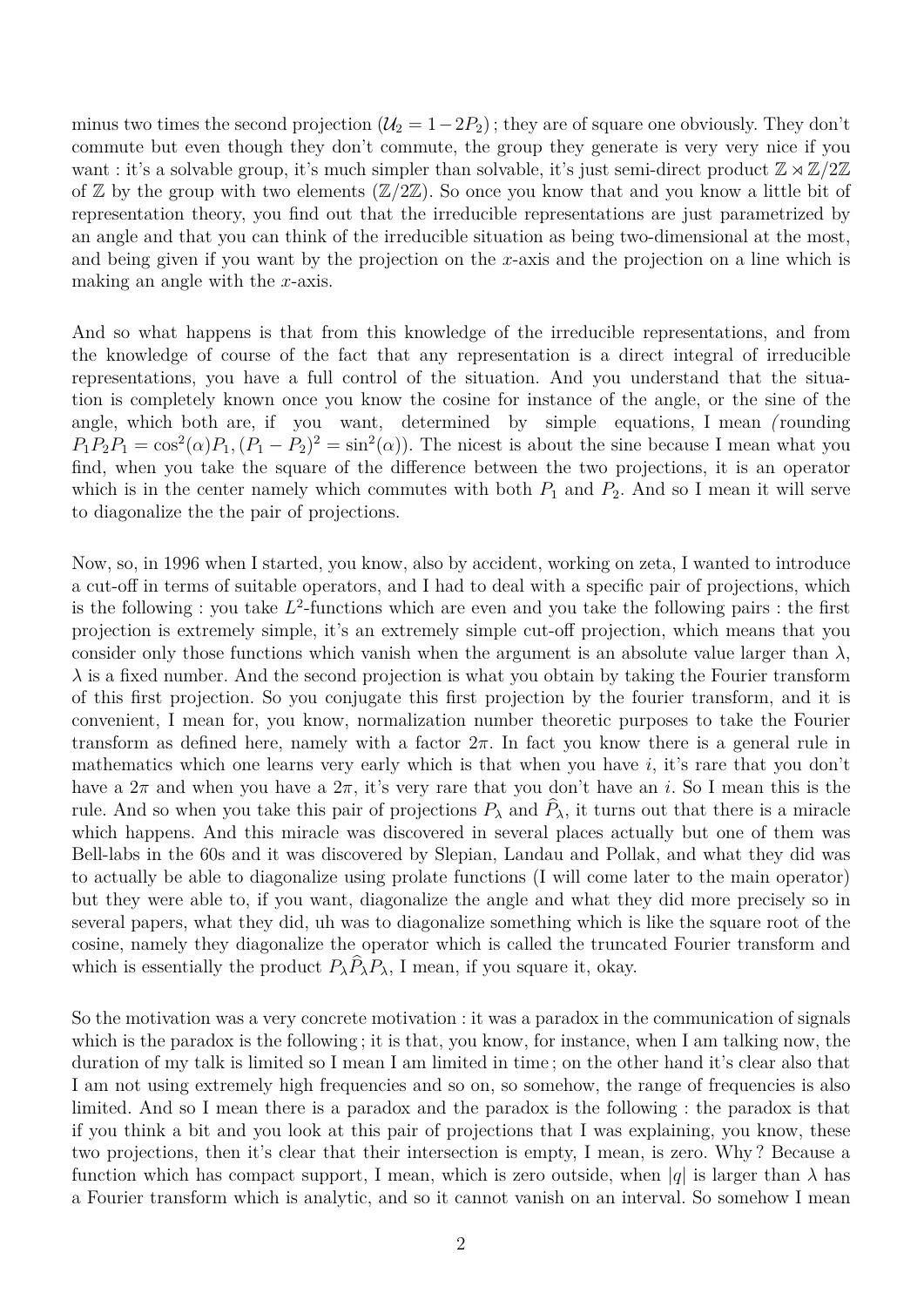what Slepian and this collaborators found, they found that there was an answer, and the answer was given by very special functions which are called the prolate spheroidal wave functions, and which as I said, diagonalize the truncated Fourier transform. So here, you see the Fourier transform but you only apply it to functions with compact support and you only look at it for the variable in the same interval *(rounding the blue line describing the Fourier transform of his slide)*. And so you get functions, they are extremely specific functions, they have modes, they are labeled by integers, okay, and they form the best possible solution to this paradox in communication theory. They have nothing to do with cosine and sine or anything like that, okay, but they have to do with the cosine of the angle between the two projections. And so what they do, they diagonalize this truncated Fourier transform with eigenvalues and as a consequence, they compute the cosine of the angle between the two projections. The angle of the two projections turns out to be... for a while so the cosine square is for a while, I mean for the first value of *m* extremely close to one, which means that even though these two projections don't intersect, the angle is almost zero for these values. And then okay it transits from essentially from zero to  $\frac{\pi}{2}$ , okay. And so what you see you see the behavior of this cosine square that it's essentially one, and then it transits, and then it's essentially zero, it's incredibly close to zero which means that the two projections are essentially orthogonal after a while. Okay, so these are, if you want, the graphs of these functions.

I don't spend much time about it but as a concrete instance, for instance, you can see for a very small value, which is quite reasonable, which is 3.8, you can see the value of the cosine square. So you can see that the cosine square is essentially one and the angle is essentially zero and so in a way I mean in many ways you know one can think that these projections even though they don't intersect they have something which is an essential intersection which are these vectors these prolate wave functions.

Now the secret behind these functions is the fact which was discovered by Slepia, and his collaborators but also by Mehta in random matrix theory, is the fact that these two projections, they commute with a differential operator. If you want, rather, the way they found it is that this truncated Fourier transform commutes with a differential operator. Now it might seem very surprising that the differential operator could commute with a projection namely a function which is zero somewhere and one somewhere, you know, because of course this function is not continuous. So in order to have a concrete sample of that, just consider the differential operator which is  $x \frac{d}{dx}$  (*notated ∂*<sub>*x*</sub>). Now this operator in fact commutes with the characteristic function of the positive interval. Why?

Because, if you want, the group that it generates is a group of scaling, and of course this function is invariant under scaling. So if you replace the variable x by  $\lambda x$  okay, you don't change the function. So if one thinks a little more, what one finds is that in fact the operator, which is  $(\lambda^2 - x^2)\partial_x$ , commutes with the characteristic function of the interval, and with a little more work, one finds that this operator now *(showing*  $\partial_x(\lambda^2 - x^2)\partial_x$ ) commutes with this characteristic function 1<sub>[−*λ*,*λ*]</sub> of the interval  $[-\lambda, \lambda]$ .

Now so the operators that Slepian and his collaborators found is the following operator :  $W_{\lambda} = -\partial_x((\lambda^2 - x^2)\partial_x) + (2\pi\lambda x)^2$ : it is given by the same as before, up to sign, so minus *d* by *dx* times lambda squared minus x squared times *d* by *dx* plus a potential, plus  $2 \pi$  lambda x squared and I mean, what happens is that because you have added this other term which of course commutes with any function, so this doesn't change the fact that it will commute with  $P_\lambda$ , when you have added this term, it implies that the operator is now invariant under Fourier. So be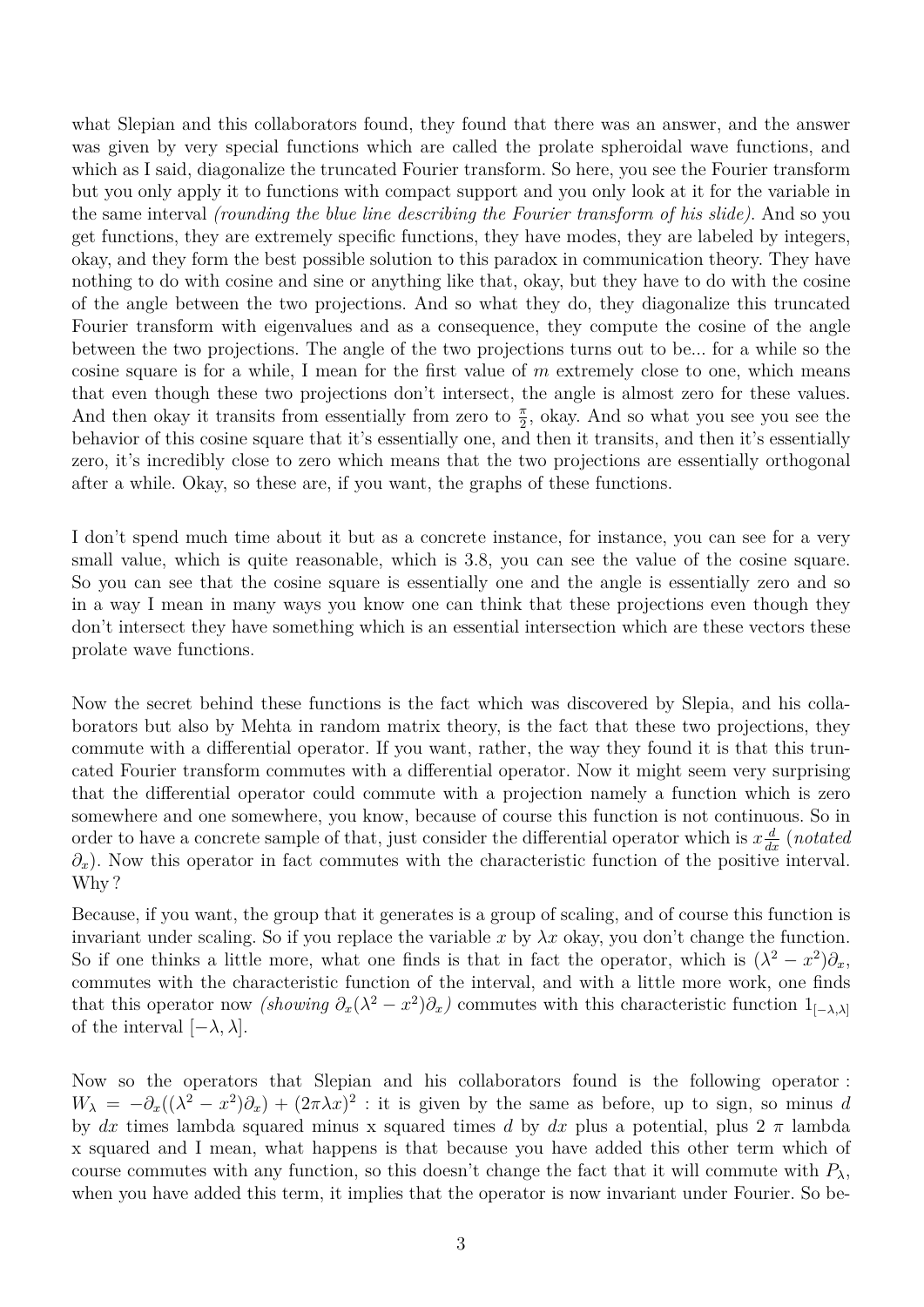cause it's invariant under Fourier it commutes, not only with  $P_\lambda$ , but also with its Fourier transform.

And that's really a miracle I mean that's really a fact which is totally amazing. And this specific operator was known before, I mean, it was known, you know, in the 30s and so on, and how did it come around ? It came around because it appears by separation of variables when you look at the Laplacian on the spheroid. So what happens is that you consider the Laplacian in a spheroid which is prolate. so what does it mean ? There is an axis of revolution and it's somehow if you want, the axis direction is longer than the other direction here it's like you know a rugby ball, so that's why it's called prolate.

And then there is a way to deal with the Laplacian which is to take what are called prolate coordinates, and when you use these prolate coordinates, it turns out that you have separation of variables. So in other words, the Laplacian now separates like this, and what it means is that if you want to to know the sound of this spheroid and so on, if you want to diagonalize the Laplacian, what you have to do is that you have to separately solve these prolate operators, but look at eigenvalues which are the same for both. And this restricts for you to positive eigenvalues oops okay so okay okay so this restricts to positive eigenvalues. Okay so that's what happens. And I mean, in my class in the College de France in 98, I had looked at this prolate operator, I was amazed by this operator and I had looked at the operator not only on the interval which is what people do normally, on the interval from minus lambda to lambda [−*λ, λ*] but I had looked at it on the full line. and I had been interested in the self-adjoint extensions but I didn't do anything with it. And what we did with the Henri Moscovici is that last year, we started looking in real detail at this self-adjoint extension which I knew to exist, and which is obtained as follows : when you look at this, the prolate operator, on the full line, and when you take the minimal domain which is a Schwartz space, the space of Schwartz functions on the line, then you can compute the von Neumann deficiency indices of this operator. You find that it is symmetric but it's not self-adjoint, and what you find is that the deficiency indices are 4 and 4. I mean this is, you know, already uh quite a surprising thing, so it's from self-adjoint. But okay it admits the unique self-adjoint extension, which has the properties that as an extension, you know, it commutes with these projections  $P_\lambda$ and  $\hat{P}_{\lambda}$  and now on the full line, not just, you know, when you restrict to  $L^2$  of the interval. So it commutes with these two projections, and it's also invariant under Fourier, okay.

And now I mean, what we started doing with Henri, a little bit more than a year ago, was to take seriously this operator, and understand what it is, and look at its spectrum and so on, and we were going from one surprise to another, and so what we found, the first things that we found which I found extremely surprising, because this was not at all what could be expected, was of course it comes with Fourier but the amazing fact, the first amazing fact is that it has discrete spectrum. And I mean we shall see a reason why later when we pass in the Liouville coordinates, and we shall see that it's in the limit circle in both ends okay.

And now it's self-adjoint, it has discrete spectrum, and now one can look at the eigenfunctions, and the way the eigenfunctions, if you want, behave is of course by boundary conditions both at the finite lambda and at infinity. At finite lambda, the boundary condition is essentially that the function doesn't blow up, I mean you know, at the singularity (at lambda) what happens is that solutions have normally either logarithmic singularity or are regular, and so we put as boundary condition the fact that they are regular. And now at infinity, it turns out that at infinity, the eigenfunctions have to have this behavior *(showing*  $\phi(x) \sim c \frac{\sin(2\pi \lambda x)}{x}$ *x )* that they are equivalent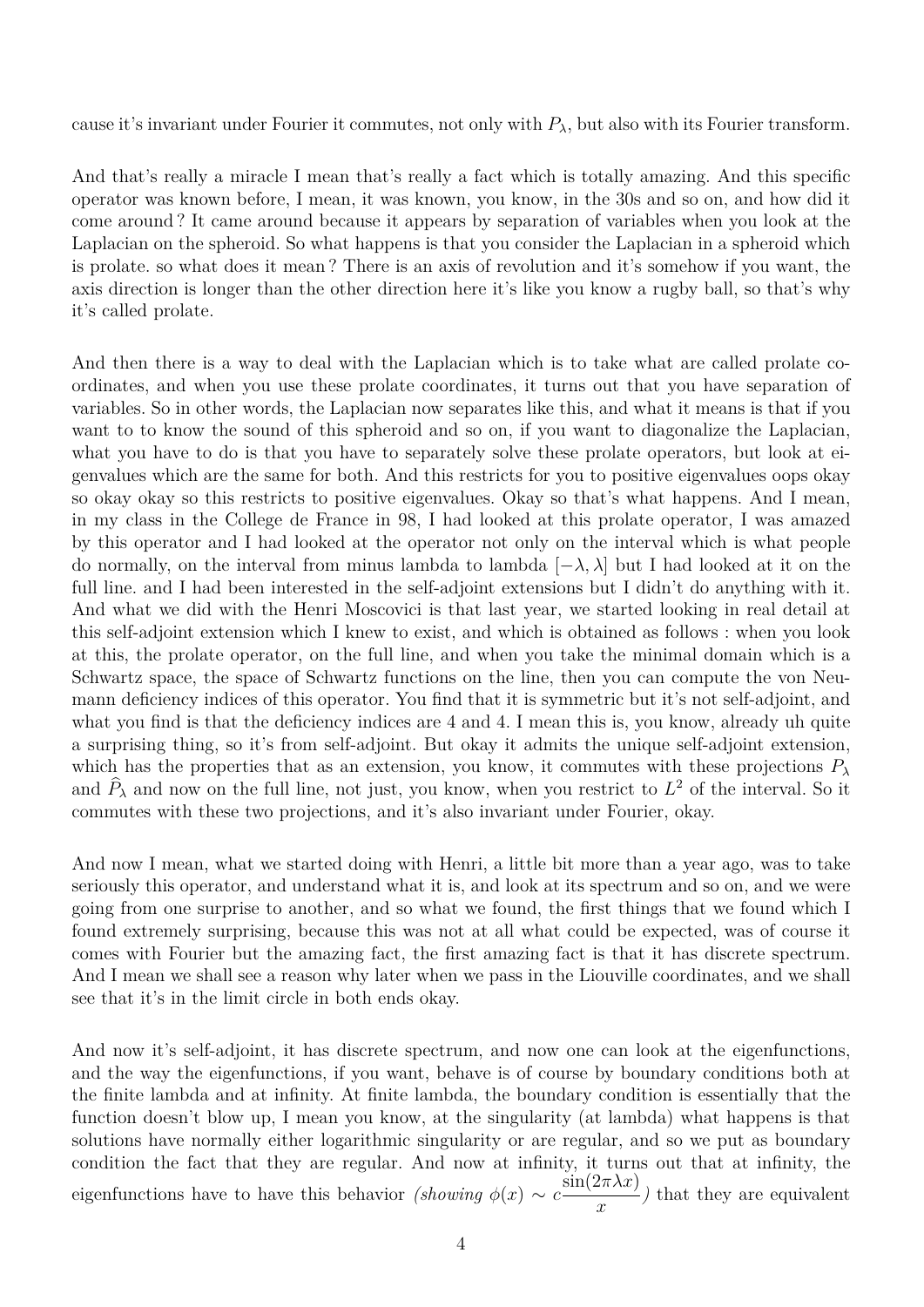to a quotient of the sine function with the correct coefficient I mean divided by *x*. And this is for even functions, and if you take odd functions, they have to have the cosine behavior. And this is what will allow us of course to compute the spectrum by using the computer, okay.

So we were already quite amazed to find that this operator had discrete spectrum. This was, you know, one could have expected that there was a continuous spectrum appearing because we were outside this compact interval and so on and so forth. No. It has discrete spectrum and then we started investigating this spectrum. And the first thing that we did in order to understand what this spectrum could be like, could look like, was to use what physicists do, namely to use the semi-classical approximation. So what happens in the semi-classical approximation is as follows : what we have is really an Hamiltonian which is of the following form. I mean, when you look at this operator  $W_{\lambda}$ , the prolate wave operator on the full line, then I mean, up to sign and up to an additional term, it's really the product of two terms, it's really like p squared minus lambda squared times q squared minus lambda squared  $((p^2 - \lambda^2)(q^2 - \lambda^2))$ , where p and q are, you know, the phase space variables as in the physics case. And when we look at first sight, if you want, at the number of eigenvalues of the operator, now they are negative eigenvalues because of the minus sign here, which are fulfilling that the Hamiltonian is less than *a* where *a* is e over two pi squared  $a = \left(\frac{E}{2}\right)$ 2*π*  $\int_{0}^{2}$  because this would be the link with  $\zeta$ , then we have to compute an area, we have to compute an area in phase space, okay, which is the area which is bounded by this curve here, and where p is larger than  $\lambda$  and q is larger than  $\lambda$ . Okay and so, one can do this calculation I mean it's given by an integral, the integral is convergent and it turns out that when one computes the integral ah okay one already has a pretty good sign which is coming up, which is that this area has the same term, the same type of leading term as for the zeros of  $\zeta$ . Namely that it's  $\frac{E}{\zeta}$ 2*π*  $\left(\log \frac{E}{2}\right)$ 2*π* . I mean what I have used, I have used a square here because I'm thinking of the Laplacian and we shall have to reach the Dirac operator at some point. So already what we see is this. But there is a dependency in lambda, in the lower terms or in what you get here, and of course one has to take care of that. And I mean the more precise calculation is that, first of all one has a kind of you know a rule of scaling, which is what happens when you rescale the parameter a by lambda, and in fact one can compute the integral explicitly in terms of elliptic integrals and it's given you know in terms of the first kind and the second kind, I mean, it's given by a formula of this type. And this of course gives us a first control on the number of eigenvalues. But okay, you know, this control led us to fix the value of lambda to be square root of two and I will explain later how this is related, I mean, to the work with Katia Consani. So, it allowed us to fix the value of lambda but then, we wanted to have a much better control on the eigenvalues. And for that, okay, I mean it's useful to do a Liouville transformation. And to pass to a Sturm-Liouville problem. And when you do a Liouville transformation, then what you find is that, you know, there is a a unitary isomorphism of the operator which you restrict to the relevant interval, you will ignore, if you want, the eigenvalues which are already known, which are positive. And it conjugates the operator to an operator on the half line which now has the following form  $(Q(y) = -(2\pi \Lambda^2)^2 \cosh(y)^2 - \frac{1}{4}$  $\frac{1}{4}(\coth^2(y) - 2)) : I$ mean there is a potential, there is this term here, and there is a potential which is a quite delicate potential, if you want, because it involves this cosh function squared and the coth squared. So in fact, there is a new Hamiltonian which appears here in Liouville variables which is of the form p square plus q of the space variable  $(H = p^2 + Q(q))$ . And I mean this Hamiltonian has the following property, this is where we see that we are in the case of discrete spectrum, because it is in the limit circle case at infinity and it's also in the limit circle case at zero. Now we have switched to zero by the change of variables. And the function which is involved in this as a potential, in this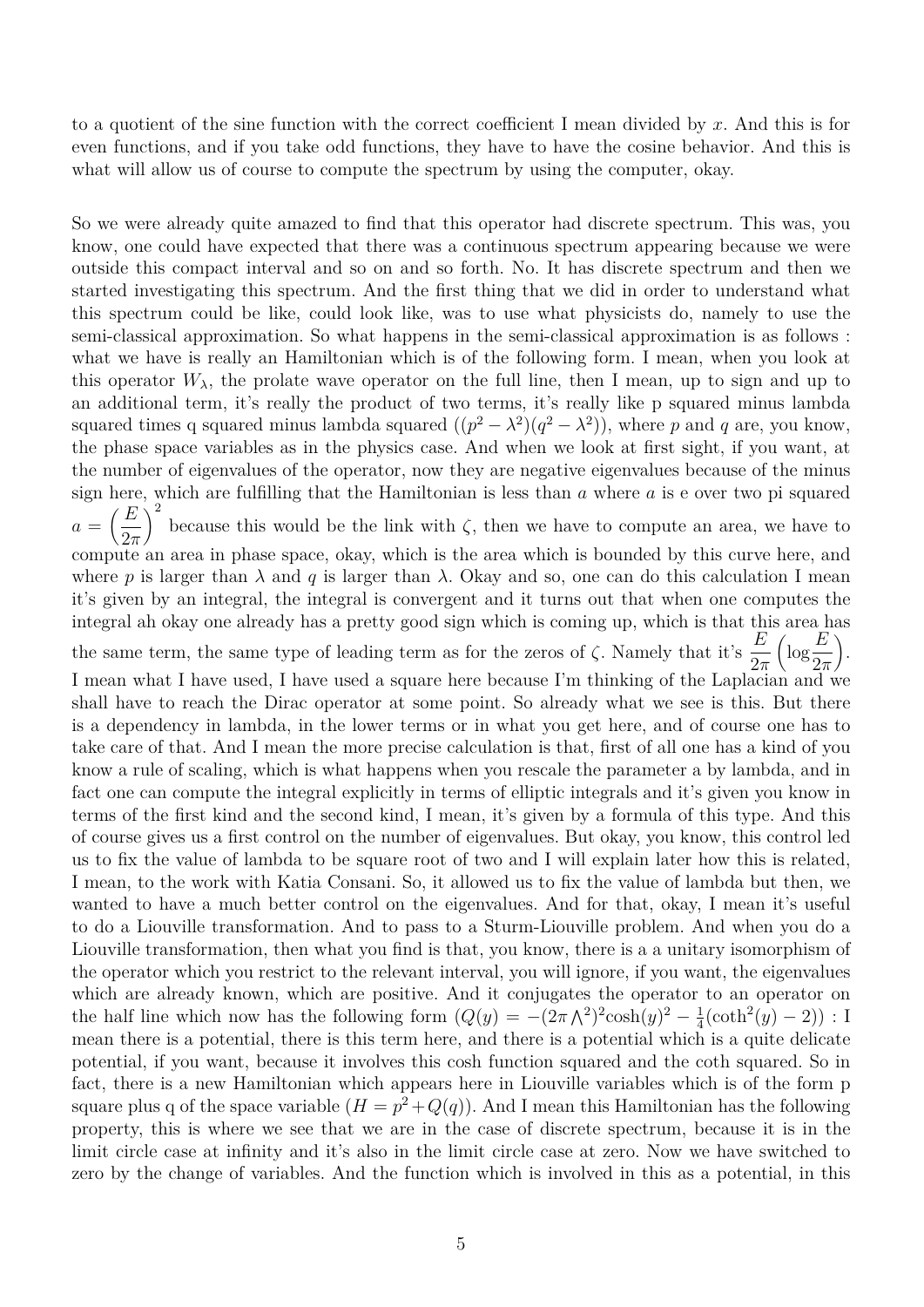Hamiltonian, is this function :

$$
h(y) = 16\pi^{2}\cosh^{2}(y) + \frac{1}{4}(\coth^{2}(y) - 2)
$$

So I mean it's involved but it has a wrong sign and this is very important, otherwise, we wouldn't get negative eigenvalues. So I mean what we found with Henri is is a beautiful computation which has been done by Nursultanov and Rozenblum, and which gives the eigenvalue asymptotics for exactly the type of operators that we have, namely a Sturm-Liouville operator with potential having a strong local negative singularity.

And so we used this paper, which I reproduce here, I reproduce the main formula that we are using in this paper. And I mean in this paper there is a formula for the number of positive eigenvalues and the number of negative eigenvalues. And because we are interested for our prolate wave operator in the negative eigenvalue and there is a minus sign, we shall be using this formula, the first formula here.

So you know, one one has to start computing, and so the formula in terms of the function *h*(*y*) which I had shown before is of the following form : it is this formula of Nursultanov and Rozenblum so it's one over pi times the integral from zero to infinity of this expression here  $(N(a) = \frac{1}{\pi})$  $\int^{\infty}$  $\int_0^{\infty} ((a + h(y))^{1/2} - h(y)^{1/2}) dy$  and I mean as such, it's not easy to handle, but if you differentiate with respect to *a* you get a simpler expression obviously, there is a factor one half because of the square root and so on, and so you get this expression and then, you have to change variable : when you change variable and you set *x* equals exponential of *y*, all these trigonometric functions, you know, like the hyperbolic cosine and so on, they spit out rational functions, and this means that at the end of the day, you have to compute an integral which is of the kind that Legendre was computing : it's an elliptic integral; the term that is inside the square root is pretty complicated, okay, it's given by this expression, and I mean... so one has to refer to the standard notation for elliptic integrals which are, you know ,this incomplete elliptic integral here *(showing*  $F(\phi|m) := \ldots$  and here is the complete one *(showing*  $K(m) := \ldots$ ), and then okay, what one finds is there is an explicit form for the answer for this function which is a derivative *J* of *a*, and it's given by a sum of two terms : so there is a first term which involves this complete elliptic integral of the first kind and then there is this term.

And I mean, all the coefficients that you see are all pretty complicated, but kind of polynomials you know so like this *s* of *a* for instance is given by this expression, *d* of *a* is given by this square root and so on, and then there is this overall factor  $(v(u))$  which is given by this. So you compute, you compute, and you can you use the asymptotic expansions of the various terms and of the complete elliptic integral, you keep computing, and then, when you evaluate what it should be for  $a = (E/2)^2$ , you find exactly now the contribution which gives you the number of zeros of zeta and you find  $\frac{E}{2}$ 2*π*  $\log \frac{E}{2}$ 2*π* − *E* 2*π* .

And you find that there is an additional term, which is the most difficult one, which is coming from the incomplete elliptic integral. And amazingly, this additional term gives you, in the formula for the counting of the number of eigenvalues for the operator, it gives you a term which resembles incredibly the additional terms that you get for the Riemann zeta function. I mean for the Riemann zeta function, you have a term which is due to Trudgian and which tells you that the difference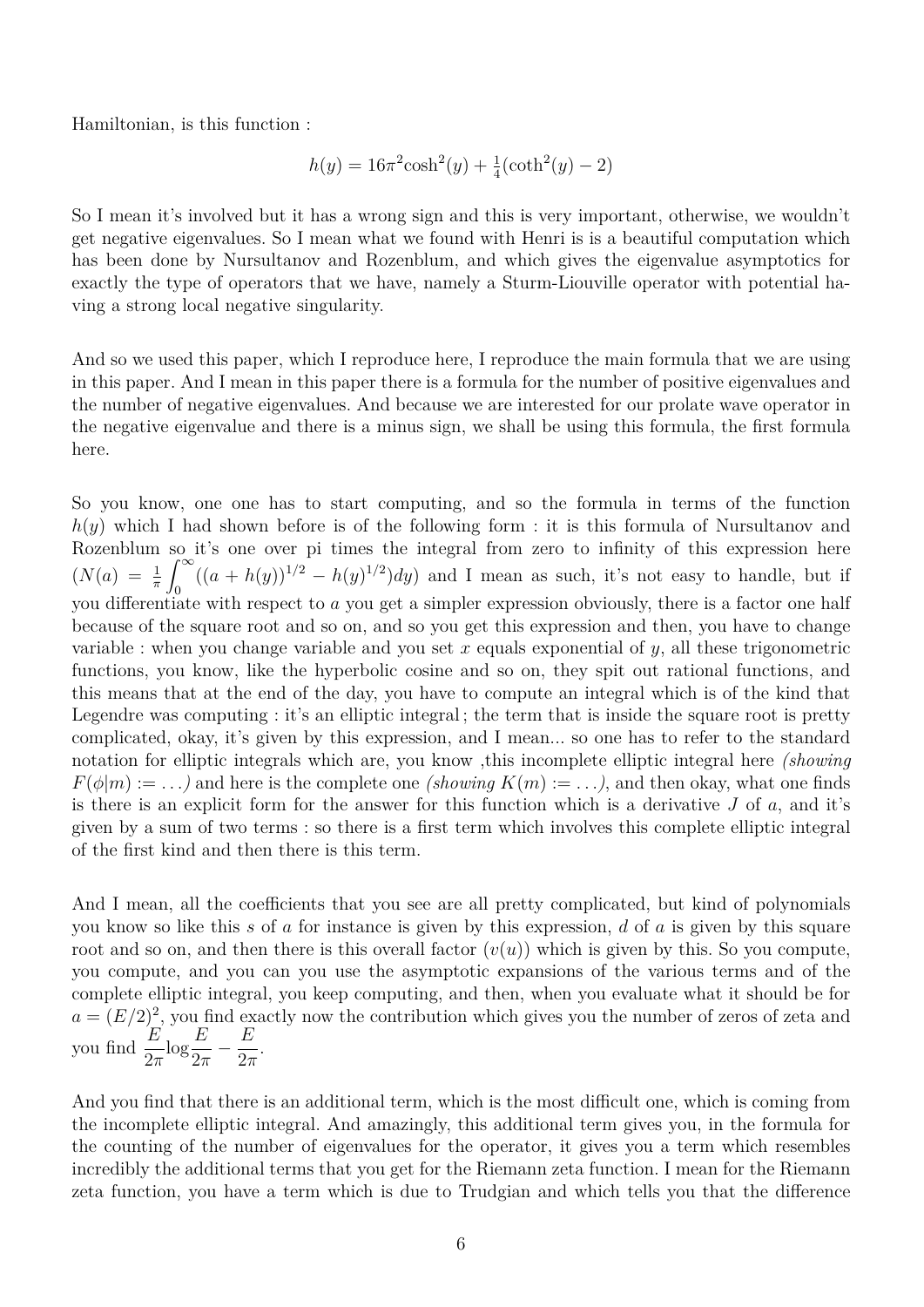between the expected number of zeros which is this, and the formula of Riemann is of the order of log *E* with a certain coefficient. What we found with Henri is a very similar formula where the coefficient that we have is this coefficient (0*.*159155 for Connes-Moscovici instead of 0*.*112 for the estimation of Trudgian).

So if you want, then of course, one has to work more because what one has at this point is the knowledge of the Laplacian and what one has to find is a kind of square root, if you want, of this Laplacian. So we looked for the corresponding Dirac operator and what we did was tofind the corresponding operator and then to explore the associated geometry. Okay. And I mean, then I will come back to the fact that, I will come back to the Dirac operator a bit later, but let me before I do that, let me show you that how we computed the eigenvalues of the Laplacian *W*, which will be eventually the square of the Dirac operator, and then, after taking the square root, we compare them with the zeros of zeta, and I will show you this comparison of the eigenvalues.

But for that, we need to take the square root, so we need to find the Dirac operator. Okay. So how did we find the Dirac operator : well we used a well-known method in operator theory which is, if you want, the Darboux method. And this Darboux method is the following : it's a factorization of the operator as a product of two operators of order one. And then, if you want, the idea is that if you have a factorization of this type of two unitary equivalence of the operator  $W_{\lambda}$ , then you can define a square root as a two by two matrix. So it's well known of course that you know, from the Laplacian to the Dirac operator, you have to use Clifford matrices. So this is what we shall do and I mean, so the Darboux method is a general method which applies not only in the Liouville case but also in the case where you have, you know, the canonical form of Sturm-Liouville operator in the sense that you are allowed to insert a *p* of *x* between the two differentiations, and when you do that, okay there is a recipe, which is a Riccati equation that you have to solve, in order to be able to kind of, you know, find a connection that will allow you to write the differential operator of order two as being factorized. So in our case, what we found, we found the solution of the Ricatti equation by using a combination of solutions of the differential equation with a complex coefficient, and as soon as the coefficient is really complex, then we have the factorization. There is a modulus in the choice of the factorization which is, if you want, a complex number but with the real axis excluded and then once we have the solution of the Riccati equation, we have the Dirac operator : it's a two-by-two matrix and this  $2 \times 2$  matrix is such that when you square it, you get essentially... the first term you get on the diagonal is the original operator and the second term that you get on the diagonal is isospectral to the original operator  $(W_{\lambda} + 2\delta w(x))$ .

And I mean, if you want, what this means is that somehow, the problem of finding the eigenvalues of the Dirac operator is reduced, of course, to the problem of the eigenvalues of  $W_{\lambda}$ , but essentially what you have done is to eliminate the symmetry which occurs naturally in the zeros of zeta by taking the function which which like squaring, if you want, of the zeros, which will eliminate the symmetry. And so now, of course, one is reduced to computing the spectrum of this operator  $W_{\lambda}$ ; what one finds then is that this operator, you have to multiply by two the Dirac operator, has discrete simple spectrum, its spectrum is contained in the real line union the imaginary real line, and this is because its square corresponds to this prolate wave operator on the full line, and this prolate wave operator has both positive and negative eigenvalues. The positive eigenvalues will in fact imitate the trivial zeros of the Riemann zeta function and the imaginary eigenvalues will really imitate the zeros, the non-trivial zeros. So they are symmetric exactly for zeta and when you compute the counting function of those which have positive imaginary parts lesser and *E*, they fulfill exactly the Riemann estimate, okay.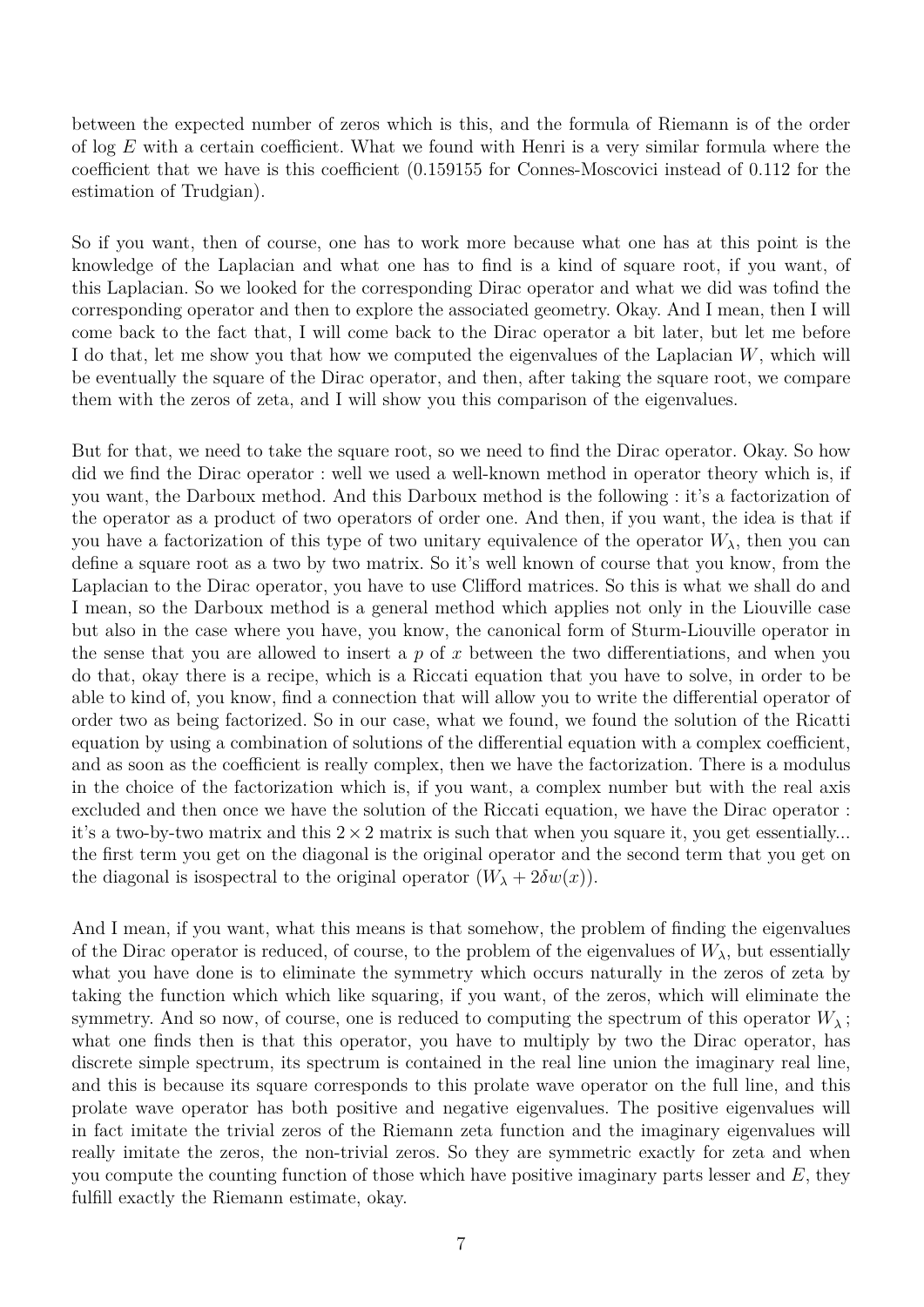So we went on to compute, to make these computations with the computer. And the way we did this computation was, if you want, to expand the eigen function at infinity, depending on the eigenvalue. We knew what was its behavior : in fact, there is a detailed expansion which is in the paper of Ramis and its collaborators. We also expanded the eigenfunction for the corresponding eigenvalue with the boundary condition at  $\lambda$  I mean which is square root of two. And then we extended the solution if you want by the differential equation and we tried to match them. Now in general they don't match, of course, but they match for specific values of the parameter *m* and we collected these values okay and then we did this operation to get to the Dirac and we compared. And when you compare, okay, you begin to be totally mystified, because what you find so on the left column, there is what you get from our operator, and on the right column, there is what you get from the zeros of zeta, and it keeps going, I mean, it keeps going quite far, in fact, we were able to compute them quite far. uh and and and this is the type of of coincidence that you get.

So in fact then, what you can do is that you can plot these values okay, where you have on the same plot and for the same integer *n* you have the *n*-th eigenvalue of the Dirac and you have the *n*-th zero of data and when you see only one spot, it means that in fact the red spot is hiding the blue spot, so I mean if you want, it means that they are really too close to see any difference, so you keep going for higher and higher number, and these are eigenvalues or if you want the zeros for the same *n* so which is very surprising because normally you would expect some shift or something like that. And so when you go really far, when you go up to 100, you see that the behavior is pretty similar. Okay.

So once you have reached this, then there is an obvious geometric problem, which is that now, if you want, what we know in non-commutative geometry is that a geometry is given by the Dirac operator, is given by what is called a spectral triple, where everything occurs in Hilbert space, and, if you want, where the metric of the space in question is dictated by the Dirac operator.

So here, the metric is on the half line if you want if you want to consider the interesting part which is the part from square root of 2 to infinity, and so lambda is is square root of 2 here, and what you find out is that the metric associated to the relevant spectral triple, the one which is coming from the Dirac operator is given by this formula  $(ds^2 = -\frac{1}{4})$  $\frac{1}{4}dx^2/(x^2-\lambda^2)=\frac{1}{\alpha(x)}dx^2$ . It's given by this formula and what is very striking of course is that the metric changes sign when you cross the singular point of the operator.

So what happens is that this metric turns out to extend to the real line, okay, by changing sign and so on, and in fact, it's naturally related to a metric which is two-dimensional, what we shall do of course is to make the time variable periodic, and when you look at this metric as a two-dimensional metric, you find that it's in fact related to... it's just a black hole.

And there is a trick when you look at black holes to make the metric smooth and when you make it smooth you find the following, you find this expression  $(ds^2 = 4(x^2 - \lambda^2)dv^2 - 2dvdx)$ . So I mean, here we are still driving behind, because we have to understand a lot more about this geometry than what we do at the moment, but what is nice is that in fact you can draw a picture of this geometry if you want, of this black hole because what you can do is that you can actually embed it, you can actually embed this two-dimensional geometry in Minkowski space. And when you embed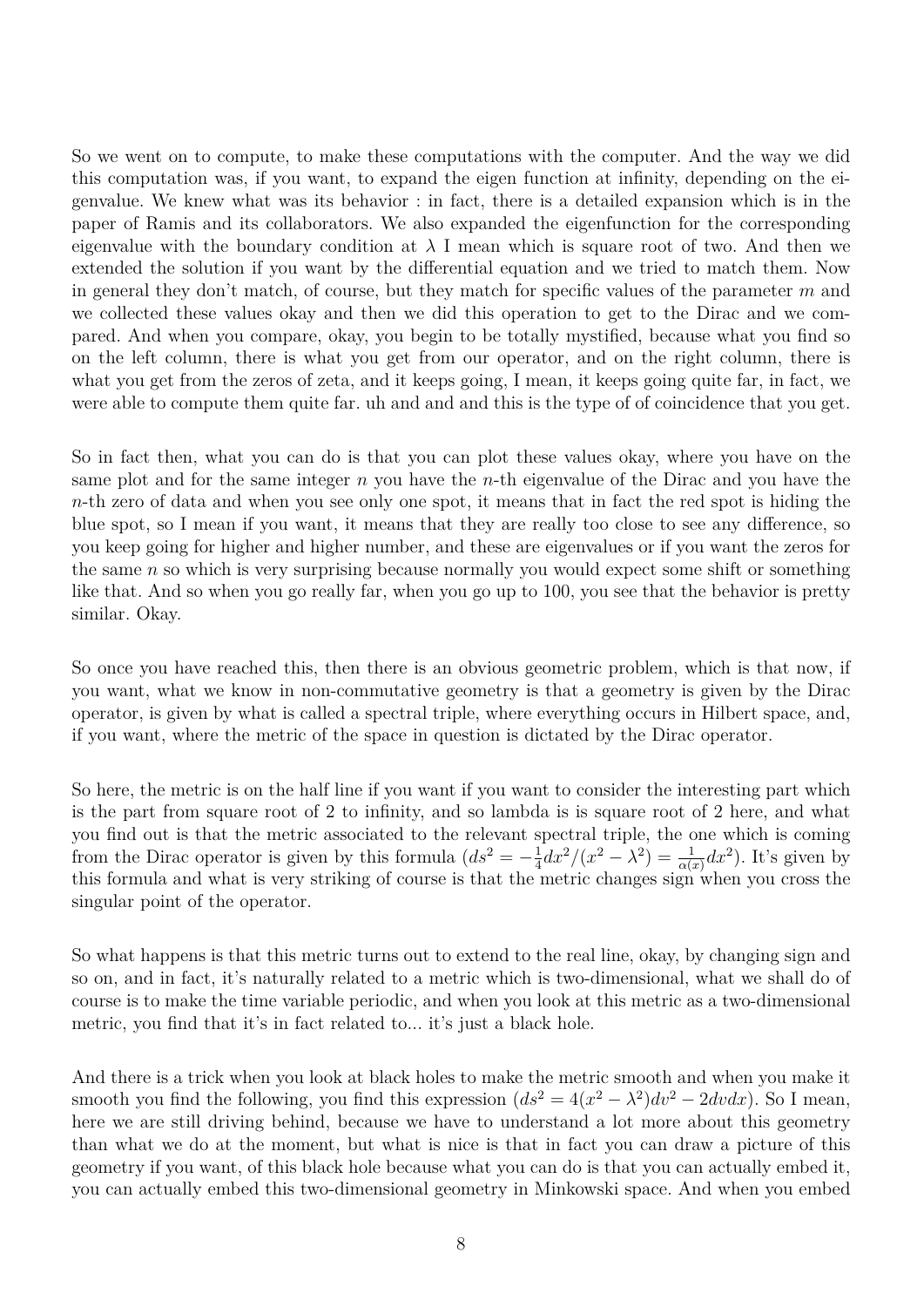it in Minkowski space, you get the following picture. So this is the first picture that you get. So you see, here is the singular point of the operator, here is the the part which goes from square root of two to infinity *(showing the yellow cone at the top of the picture)* and here in the middle is the part where if you want people had been working and they know what is going on and so on, and when you look at it more closely, you find out that as it should be in the black hole, you have these lightrays, which are in white here which are spiraling inside you know and which of course, while, if you want, the the line which is obtained by taking  $t = 0$  is crossing through in a straight way. So I mean, what we have done if you want with Henri is to fall, almost by accident, on an operator, which defines a geometry, which is a Dirac operator, and which amazingly has the properties, it's like a lorentzian geometry if you want it's not a riemannian geometry because there is this minus sign, and this corresponds to the fact that when you look at the zeros of zeta, you have the critical zeros, but you also have the trivial zeros, and this corresponds to the fact that the prolate operator has both negative and positive eigenvalues. So we did a lot more computations on this and, for instance, we have the the guess, if you want, that actually the negative spectrum of the prolate operator corresponds exactly to Sonin space, where the Sonin space is defined as being the orthogonal of these two projections  $P_\lambda$  and  $P_\lambda^{\top}$  ( $P_\lambda$  orthogonal). In other words, it's not true that these projections span the world space when you take their supremum, there is a subspace of Hilbert space which is orthogonal to both and which is the Sonin space. So the Sonin space is going back to the 19th century, and it's characterized by the fact that you take functions and such functions exist, so you have functions which vanish on the interval  $[-\lambda, \lambda]$  now, okay, so this is orthogonal to the projection  $P_\lambda$  and whose Fourier transform also vanish on the corresponding interval, okay.

And that relates to the work that I've been doing for many years with Katia Consani and this work is if you want linked with another approach to the Riemann zeta function, not using operators, but trying to prove what is called Weil positivity. So if you want, what happens is the following : what happens is that there is a formula which is due to Riemann and Weil (Riemann-Weil formula), and which expresses the evaluation of a function on the zeros of zeta, the non-trivial zeros, by means of the Fourier transform of the function evaluated on the places, what are called the places, of the field of rational numbers and this evaluation involves the sum over primes, and the terms which are involved, in the evaluation, are relatively simple for each prime, if you want, they are of this form, you just evaluate the function on *p <sup>m</sup>* (*p* to the *m*) and take a sum, but it's rather complicated at what is called the archimedean place; it's given by a principal value distribution which is of this form.

And then it turns out if you want that the Riemann hypothesis is equivalent to the positivity of a suitable functional, which is this functional *(showing*  $QW_{\lambda}(f,g) := \sum_{1/2+is\in\mathbb{Z}} f(\overline{s})\widehat{g}(s)$ ), I mean this is obvious, from the point of view of the Hilbert space, but the fact that this functional can be computed in terms of primes is what makes the problem extremely difficult, because you have to prove the positivity of a functional using this type of expression.

Now what we did in several papers with Katia Consani, very recent papers I mean this paper which appeared in 2021, so what we did was to prove a strong form of the Weil positivity, but again with the same square root of two, so what we proved with Katia Consani was that we have Weil positivity in a strong form using the same Sonin space as I was mentioning before in my work with Henri, and proving an inequality between the Weil quadratic form and the trace of the scaling operator, compressed if you want, I mean using the Sonin space. Now this is a very tricky expression, why ?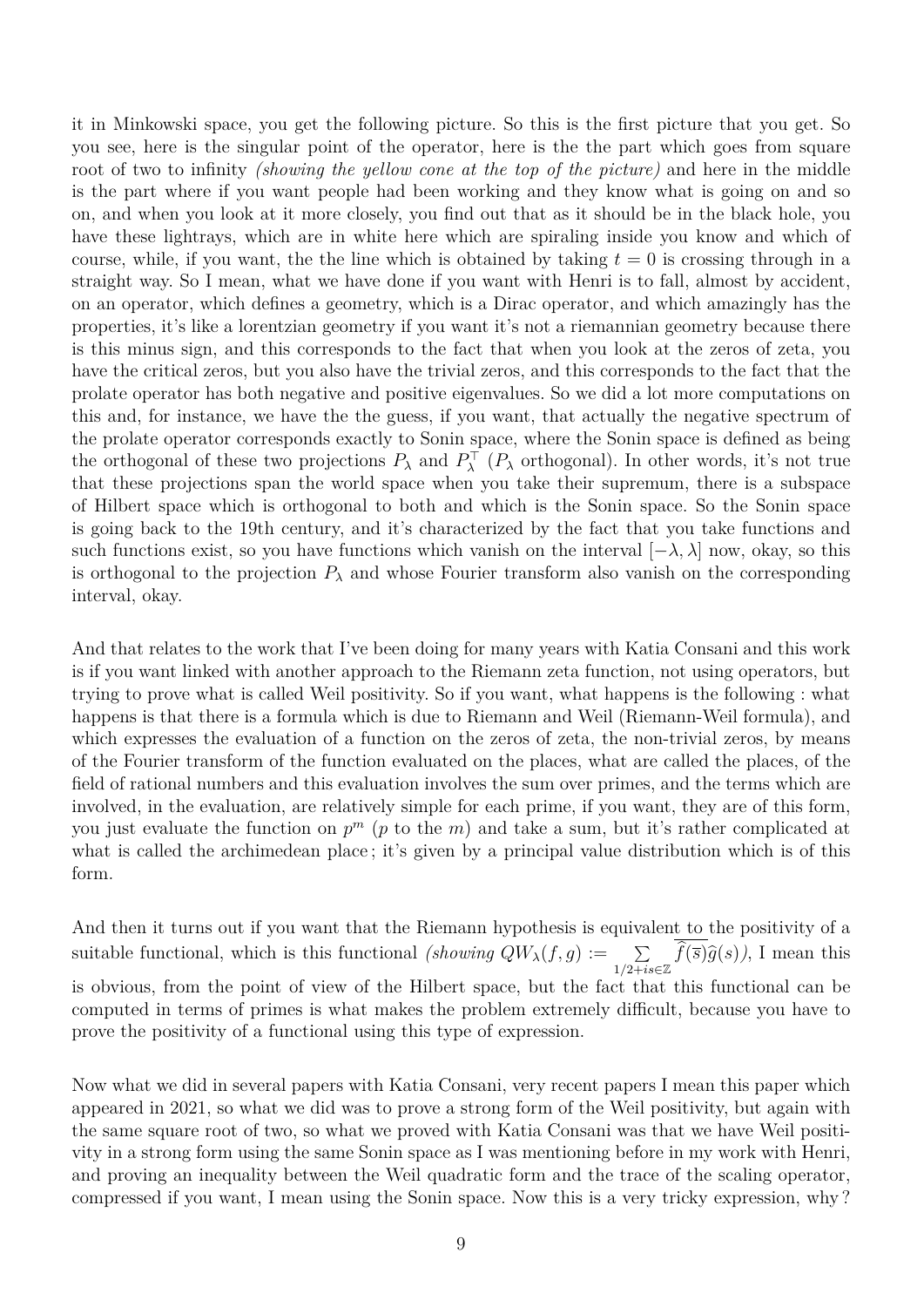Because if you want to have the projection on Sonin space, you have the scaling action but the scaling action does not commute with the projection on the Sonin space. And so you are forced to take an expression of this type, which is you know like a completely positive, and so on, of this nature.

And it turned out that in the work with Katia, we were again using the prolate functions, so we were using the prolate wave functions, these prolate wave functions, I had introduced them in my paper in 98 I mean in Selecta. They were reappearing already in the work with Katia, two years ago, with this formula which was involving the projection on Sonin space and the scaling. And now, if you want, what is the conceptual reason that is behind this story and why is this prolate operator so important and so on, well, what happens is that scaling doesn't commute with this Sonin space, with the Sonin projection, but the prolate wave operator does commute with the Sonin projection and this means that instead of taking scaling, one should take the function applied to the prolate operator and use it as a replacement.

Now in the work with Katia we also did the following point, we also remarked the following, using the computer, we remarked that the Weil quadratic form is a quadratic form which is nondegenerate, okay, so it has no zero, it has no radical, but it has in fact when you compute it by using matrices and so on, it has incredibly small eigenvalues. For instance, for the value of lambda square which is 11 okay so essentially when you take into account the primes two and three and not more, you find that the smallest positive eigenvalue is is of the order of 10 to the minus 48. So again, what happened is that the presence of this minuscule positive eigenvalues for the Weil quadratic form which has anything to do with, you know, this wave operator a priori, that it is conceptually explained by the prolate operator ; and how is it explained, it's explained by the fact that one knows, this is a very simple fact, that if you take the full Weil quadratic form, on the full line, then it has a radical and this radical contains functions which are obtained by the map  $\mathcal{E}$ , which was the map which I used at the first to obtain if you want the spectrum as an absorption spectrum, but this map  $\mathcal E$  will never give you a function with compact support. Why? because I mean if the function *f* has compact support dominated by lambda, when you take the sum of *f* of *nx* for *x* bigger than one, you will respect this support, okay. But then the problem that you have is what about the support when *x* goes to zero because we are taking functions of a positive variable, we are on  $\mathbb{R}^*_+$ , and in order to do that, what you have to do, in order to get that the support of the function epsilon of  $f$ , I mean this sum here, is contained in the interval lambda inverse infinity  $([\lambda^{-1}, \infty)$ , what you have to do, you have to use the Fourier transform of the function. And you would have to use the fact that the function belongs to the Fourier transform of the projection  $P_\lambda$ . But we know that the intersection between  $P_\lambda$  and  $\hat{P}_\lambda$  is empty. However it's empty, but not quite, there are functions which are almost in the intersection of both, and again these are the prolate functions. So what we did with Katia, we use the prolate functions, we applied this formula to the prolate functions and then, we compared with... okay, so this I will come back later, I mean. This is the change of the eigenvalues when you don't take into account the higher primes okay. But these are the log of the smallest eigenvalues, and you can see that you know when you go for instance around this value to 7, you get like *e* to the power minus 60, which is incredibly small for eigenvalues. And so, what we did with Katia was to compare the smallest eigenvalues, the ones that were giving us these incredibly small numbers, with the prolate functions, with what happens when you apply the map  $\vert$  to the prolate functions. And what we found, by the computer of course okay, what we found is that after constructing these functions using the prolate functions okay by this map  $\vert$ , and constructing the corresponding projection, what we found is that the coincidence is amazing, namely that the space of eigenvectors for the *k* lowest eigenvalues for the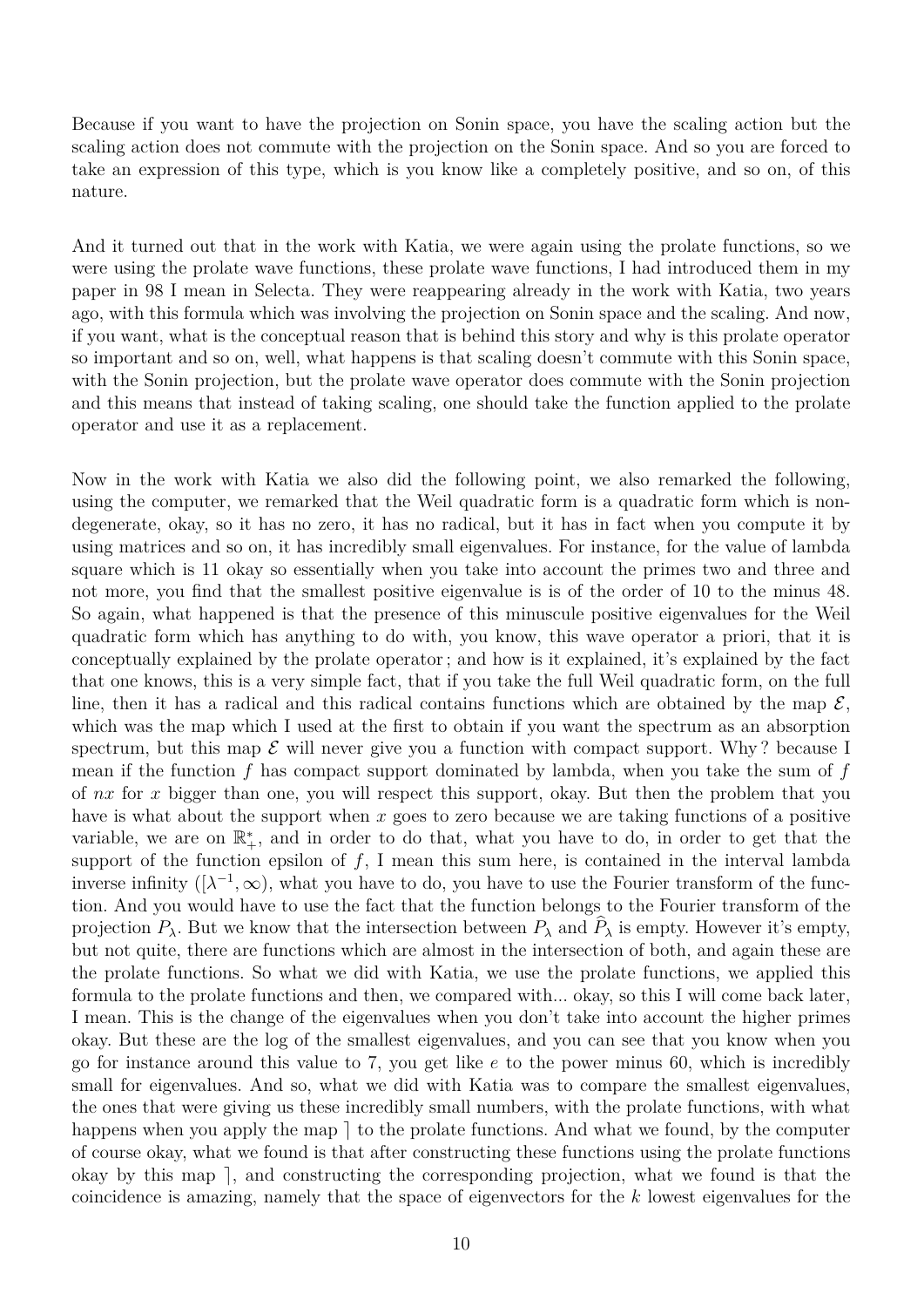Weil quadratic form corresponds exactly to the prolate projection. So this was done by comparing them, you know, numerically, and when you see a graph like this, in fact, it means that there are two graphs which actually coincide because you see only one graph. So these were for the first values okay and for this value which was you know so small, and then we keep going, and then what happens is that when you try to push it further, when you try to apply it to things which are not the smallest eigenvalues, then there is a discrepancy which appears but this is normal. So here you see what would happen if we didn't have the coincidence, you can see that there are two graphs which appear, there is a blue graph and there is a red graph and they are definitely different.

Okay so starting from there then we had a completely crazy idea, with Katia, which was the following, which was that now let's try to get hold of the small eigenvalues, of the small zeros of the Riemann zeta function and how do we try to do that ? Well we try to do that again by the Dirac operator, and by taking this Dirac operator, and by conditioning the Dirac operator by this prolate projection, namely, if you want, by forcing the Dirac operator to have as zeros as this prolate function. And when we did that, we went from one surprise to the next, in the sense that we computed the corresponding spectra for small values okay, and it was like you know if there was a devil in the back-scene that was making fun of us, because we were comparing always this low spectrum that happens for zeta okay, which is on the right here and I mean, what was shown by the computation, this is the computation of the angle of the two projections which is almost zero. So what happened was that you know we are getting a kind of clearer and clearer resemblance between what we are getting for this Dirac operator and what we are getting from the zeros of zeta. On the other hand okay, we had no chance, you know, to get the full agreement because the Dirac operator on the circle of course doesn't have the right behavior at infinity ; it doesn't have at all the right behavior of eigenvalues at infinity. Okay but we kept going, we kept going, and then we understood after a while that we should expect the agreement so I mean we looked at you know various cases up to 13.5 and so on, okay which were looking alike, more and more, so there was a spectral similarity. And then, we realized that in fact there was a theorem which was behind the scene, namely that what was going on, which was giving us this likelihood if you want of these eigenvalues of the Dirac operator pushed if you want in the orthogonal of these prolate functions and zeros of data, so what was going on was that there is a theorem behind and so to get to this theorem, we understood that we should not just, you know, look at one specific spectrum for a specific value of lambda, but we should compare what happens when we change the number of prolate functions that we use to condition. And what happens is that when you do that, you find out that okay, for instance, if you consider like *n* or  $n + 1$  of them, they will give you different graphs for the eigenvalues, but for certain values of the parameter lambda, the two will coincide and when the two coincide, they agree exactly with the corresponding zero of zeta. So we did that for the first eigenvalue, for the second eigenvalue, for the third eigenvalue, and the agreement was incredibly good. And after a while, by looking at the evolution of eigenvalues and so on and so forth, we found that there was a mathematical theorem behind the scene and I will end my talk about that and this mathematical theorem does determine completely the, if you want, the low lying spectrum. So we did this first of course by comparing the evolution of eigenvalues, comparing how they touch and so on, how they touch with the quantization conditions okay, which was defined here. But first of all, here is the comparison of the spectra that you get by using the criterion that we had, so here I am not able to tell you which one corresponds to zeros of data and which one corresponds to the one we computed by our criterion because they are essentially identical, I mean, there is no difference. And we were able to compute like this the 31 first zeros by only using the primes two, three and the number four and after doing these computations, we looked in what is called the Riemann-Siegel approximate functional equation and formula, and we found that the estimate were exactly